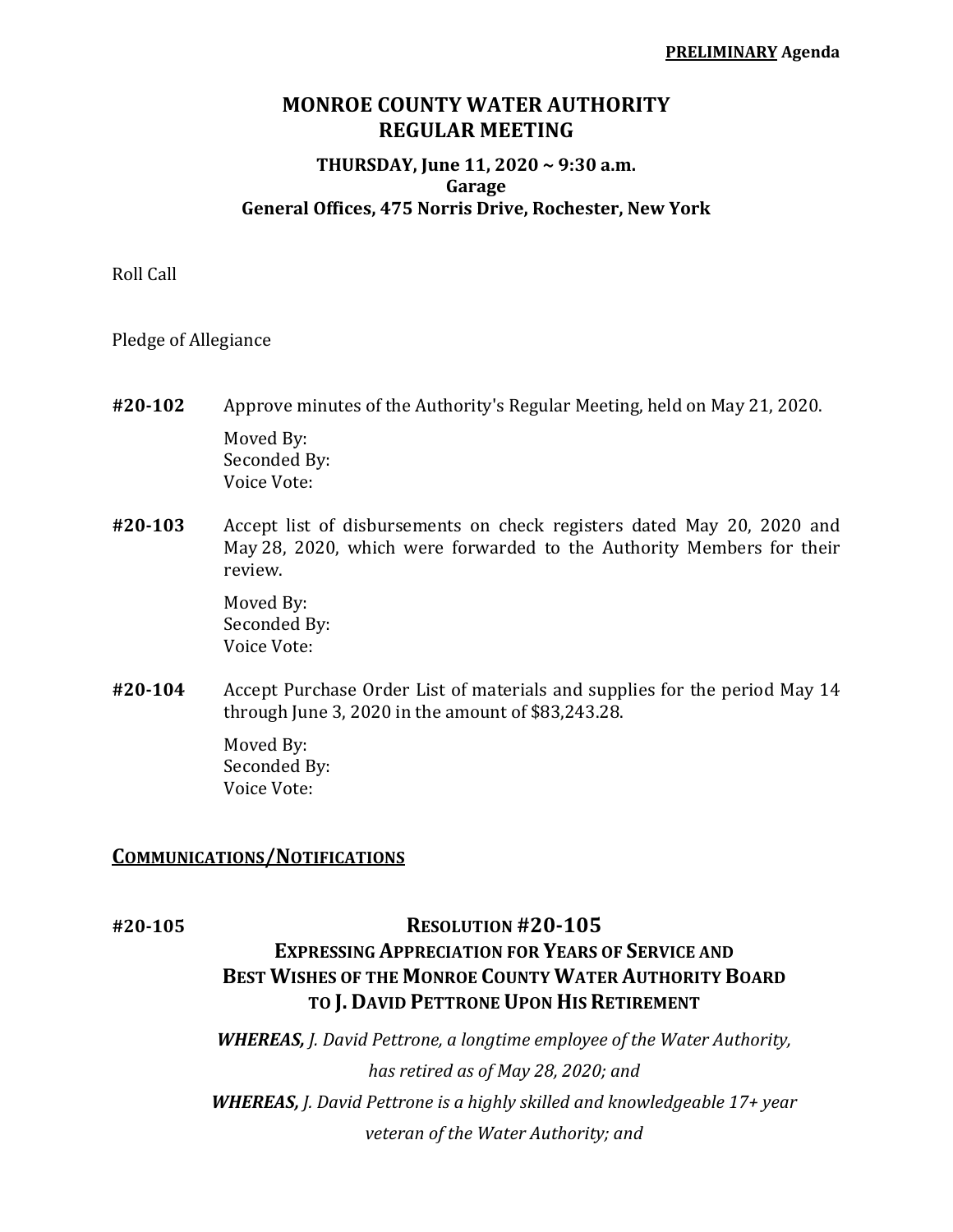**MONROE COUNTY WATER AUTHORITY REGULAR MEETING – June 11, 2020 Page 2**

> *WHEREAS, J. David Pettrone will be remembered for his dedicated service by his fellow employees and management of the Water Authority. NOW, THEREFORE, BE IT RESOLVED, MCWA extends its appreciation and best wishes for a happy, fulfilling retirement; and BE IT FURTHER RESOLVED, the Recording Secretary of the Board is hereby requested to forward a copy of this Resolution to J. David Pettrone, MCWA Retiree.*

Moved by: Seconded by: Roll Call Vote:

# **#20‐106 RESOLUTION #20‐106 EXPRESSING APPRECIATION FOR YEARS OF SERVICE AND BEST WISHES OF THE MONROE COUNTY WATER AUTHORITY BOARD TO WENDY S. FREEMAN UPON HER RETIREMENT**

*WHEREAS, Wendy S. Freeman, a longtime employee of the Water Authority, has retired as of May 29, 2020; and WHEREAS, Wendy S. Freeman is a highly skilled and knowledgeable 23+ year veteran of the Water Authority; and WHEREAS, Wendy S. Freeman will be remembered for her dedicated service by her fellow employees and management of the Water Authority. NOW, THEREFORE, BE IT RESOLVED, MCWA extends its appreciation and best wishes for a happy, fulfilling retirement; and BE IT FURTHER RESOLVED, the Recording Secretary of the Board is hereby requested to forward a copy of this Resolution to Wendy S. Freeman, MCWA Retiree.*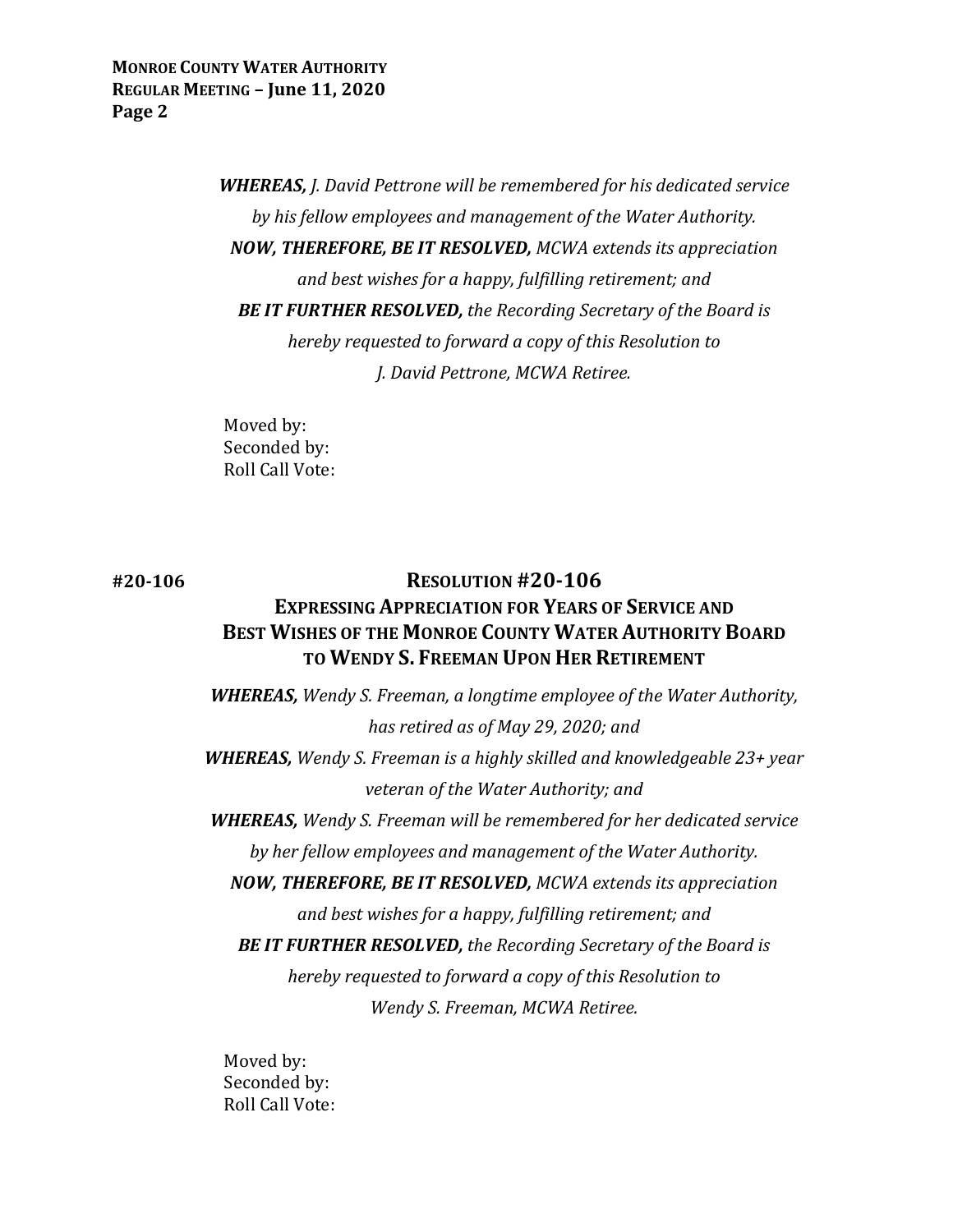**#20‐107** Confirm the following personnel appointment pending approval and pursuant to the Rules and Regulations of the Monroe County Civil Service Commission:

> Provisional appointment of Chelsea Parkes to the title of Engineering Technician effective June 29, 2020 at Salary Schedule 5, Group 4.

 Moved By: Seconded By: Roll Call Vote:

**#20‐108** Authorize the as-needed use of **Monroe County Contract –** *Tree Removal, Tree Trimming and Stump Removal Services***,** Contract No. 0314-19 (4700007518), from vendor-awarded **Terry Tree Service, LLC** for **Routine and Emergency Tree Service**, for an estimated amount of \$75,000 through the contract period ending April 30, 2021.

> Moved By: Seconded By: Roll Call Vote:

**#20‐109** Authorize the as-needed purchase of **Concrete Mixes** utilizing **Monroe County Contract –** *Concrete Mixes Delivered*, Contract No. 0414-18 (4700007454), from vendor-awarded **Manitou Concrete Company,** for an estimated total amount of \$50,000 through the contract period ending April 30, 2021.

> Moved By: Seconded By: Roll Call Vote:

**#20‐110** Authorize the award of a unit price contract for the **Grenell Drive & Wolcott Avenue Water Main Replacements Project** to the low responsive, responsible bidder, **Fineline Pipeline, Inc.** in the bid amount of \$797,865.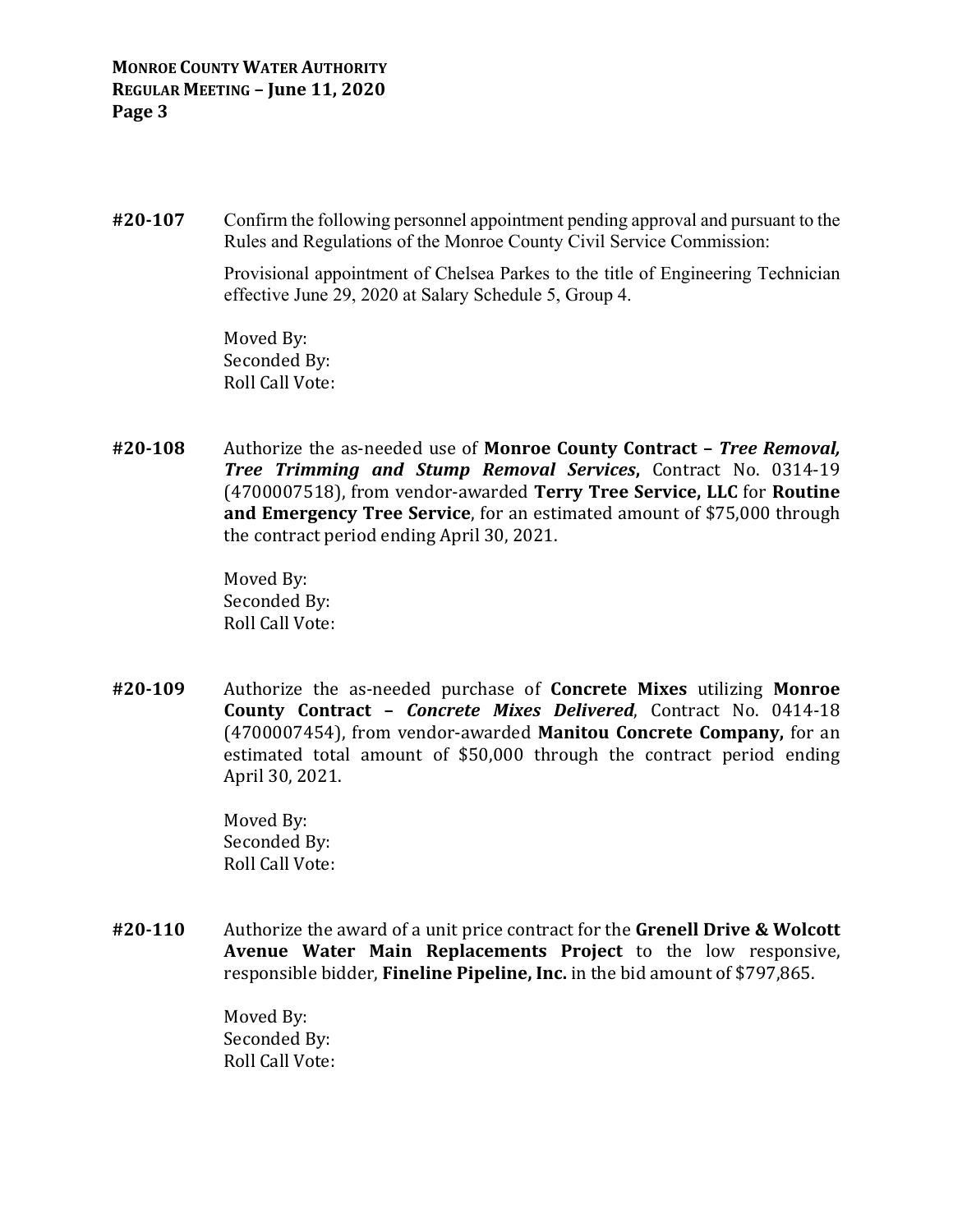**#20‐111** Authorize the award of a unit price contract for the **30" and 48" Butterfly Valves Rebid** to the low responsive, responsible bidder, **Upstate Valve and Control, Inc.** in the bid amount of \$30,345.

> Moved By: Seconded By: Roll Call Vote:

**#20‐112** Authorize the award of a unit price contract for the **2020 Tank Rehabilitations** project to the low responsive, responsible bidder, **Amstar of Western New York, Inc.** in the bid amount of \$1,620,000.

> Moved By: Seconded By: Roll Call Vote:

**#20‐113** Authorize the purchase of an **Océ ColorWave 3500 System and associated equipment** from **Canon USA, Inc.** under **New York State OGS Contract** Group #73600, Award #22802, Contract #PM68151, for an estimated amount of \$30,000.

> Moved By: Seconded By: Roll Call Vote:

**#20‐114** Authorize the award of the **20‐inch Control Valve, SWTP High‐Duty Contract** to the low responsive, responsible bidder, **Core and Main, LP,** for the bid amount of \$99,000.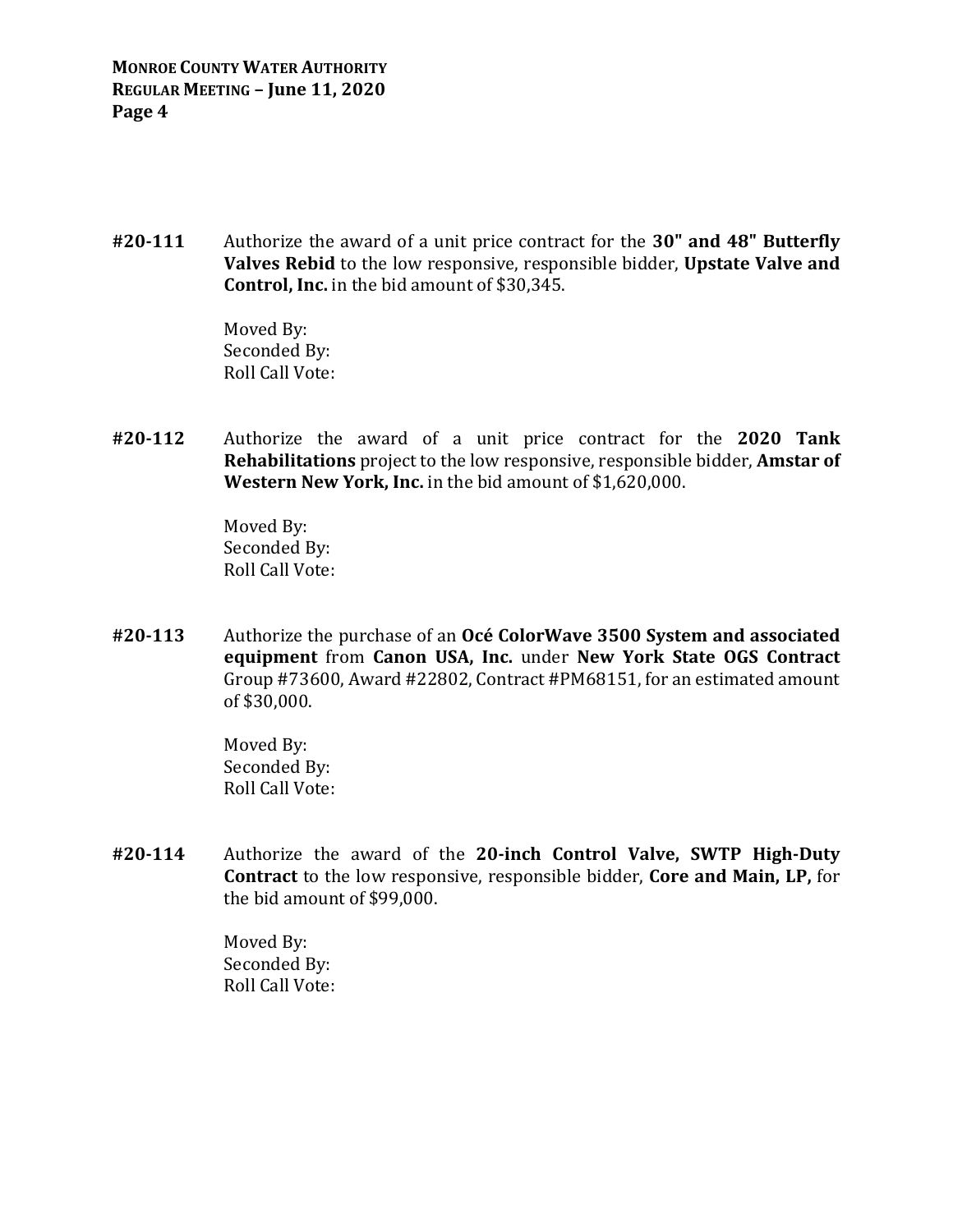**#20‐115** Authorize the purchase of various **Square D™ by Schneider Electric USA** electrical equipment and materials from vendor-awarded **Kaman Automation** under the terms of **Monroe County Contract BP #0417‐16 (4700007349) –** *Square D Products*, for an estimated total amount of \$50,000 through the current term ending May 31, 2021.

> Moved By: Seconded By: Roll Call Vote:

### **AUDIT COMMITTEE REPORT**

**#20‐116** Authorize the execution of a Professional Services Agreement with **M & T Insurance Agency, Inc.** for **Placement of General Insurance Coverage,** to **serve as Broker of Record,** and for **provision of Risk Management Services** for a period of one (1) year and for a fee of \$60,000. M&T Insurance Agency, Inc. is designated as Broker of Record for MCWA's general insurance program for coverage commencing July 1, 2020.

> Moved By: Seconded By: Roll Call Vote:

**#20‐117** Approve the proposal as submitted by Broker, **M & T Insurance Agency, Inc.** and authorize to place **Insurance Coverage** to include: General Liability Insurance, Public Officials Liability Insurance, Employment Practices Liability Insurance, Property Insurance, Inland Marine Insurance, Vehicle Insurance, Crime Insurance, Flood and Earthquake Insurance, Pollution Insurance, Owners Contractors Protective Insurance, and Travel Accident Insurance, and Excess Liability Coverage (\$10M) with the limits of liability and deductibles as proposed and including any fees for service, for an estimated total cost of \$400,000.

> Furthermore, **M&T Insurance Agency, Inc.** is directed to obtain quotations for an additional \$40,000,000 of **Excess Liability** coverage and **Premises Pollution (PPL)** coverage, net of commission, due to MCWA no later than June 26, 2020. The term for insurance coverage is July 1, 2020 through June 30, 2021.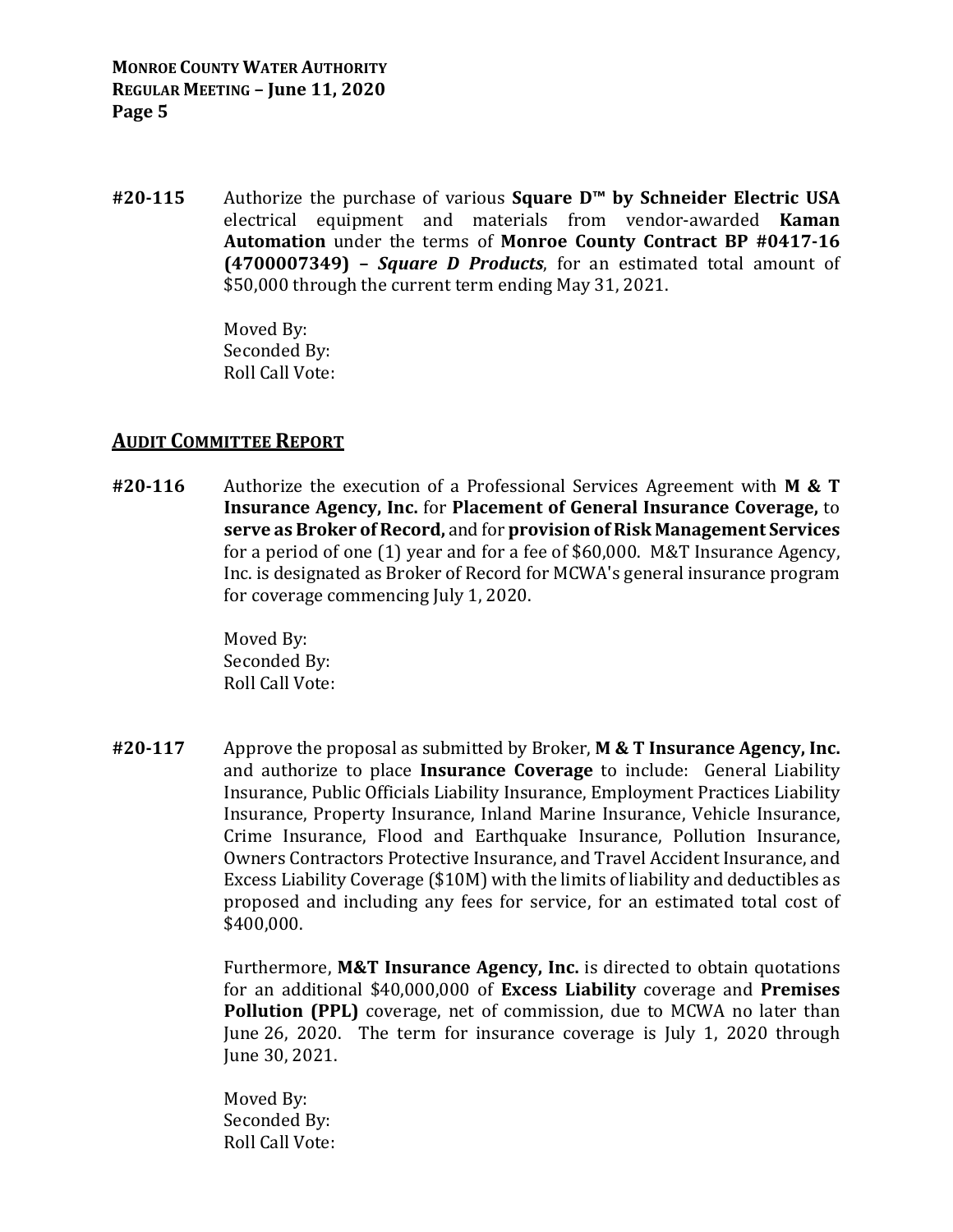**#20‐118** Upon recommendation of the Monroe County Water Authority's Audit Committee, the Board hereby re-adopts the **Accounting Policies and Procedures Manual**, as presented.

> Moved By: Seconded By: Roll Call Vote:

**#20‐119** Upon recommendation of the Monroe County Water Authority's Audit Committee, accept the **Independent Auditor's Report on the financial statements for the Deferred Compensation Plan for the Employees of the Monroe County Water Authority** for year ending December 31, 2019.

> Moved By: Seconded By: Roll Call Vote:

**#20‐120** Authorize the Executive Director to enter into a **License Agreement** with **J.D. Power & Associates** for 2020 for a fixed fee of \$29,900.

> Moved By: Seconded By: Roll Call Vote:

**#20‐121** The Members of the Authority expressly make the following determination for all awards of Procurement Contracts made during this meeting: (i) the proposed awardee has been found to be responsible; (ii) the proposed awardee complied with the State Finance Law provisions regarding Permissible Contacts (as defined in the Authority's Procurement Disclosure Policy); (iii) the proposed awardee has (or will prior to the final award being effective) complied with the State Finance Law provisions that require disclosure of all information required to be in the Authority's Solicitation Materials (as such term is defined in the Authority's Procurement Disclosure Policy); and (iv) the procurement process did not involve conduct that is prohibited by the Public Officers Law, the Authority's Procurement Disclosure Policy, and the Authority's Code of Ethics and Conflict of Interest Policies.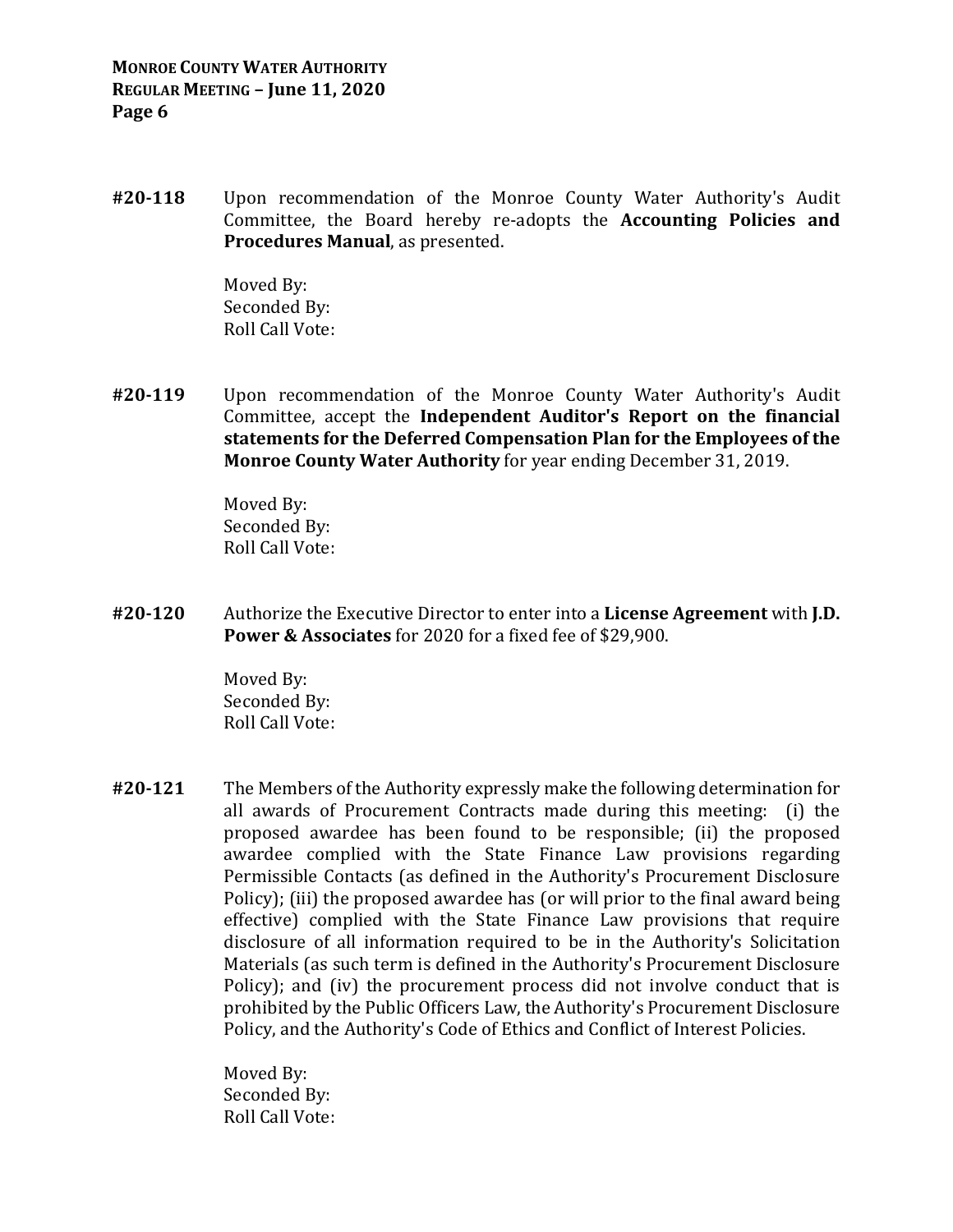**MONROE COUNTY WATER AUTHORITY REGULAR MEETING – June 11, 2020 Page 7**

#### **GOVERNANCE COMMITTEE REPORT**

**#20‐122** Upon recommendation of the Monroe County Water Authority's Governance Committee, the Board hereby re-adopts the **Policy Regarding Service Awards Program**, as presented.

> Moved By: Seconded By: Roll Call Vote:

**#20‐123** Upon recommendation of the Monroe County Water Authority's Governance Committee, the Board hereby re-adopts the **Food Expenditure and Reimbursement Policy**, as presented.

> Moved By: Seconded By: Roll Call Vote:

**#20‐124** Upon recommendation of the Monroe County Water Authority's Governance Committee, the Board hereby re-adopts the **Policy Regarding Acquisition and Assignment of Mobile Communication Devices**, as presented.

> Moved By: Seconded By: Roll Call Vote:

**#20‐125** Upon recommendation of the Monroe County Water Authority's Governance Committee, the Board hereby re-adopts the **Travel & Expense Reimbursement Policy**, as presented.

> Moved By: Seconded By: Roll Call Vote:

**#20‐126** Upon recommendation of the Monroe County Water Authority's Governance Committee, the Board hereby re-adopts the **Policy Regarding Time and Attendance for Executive Staff**, as presented.